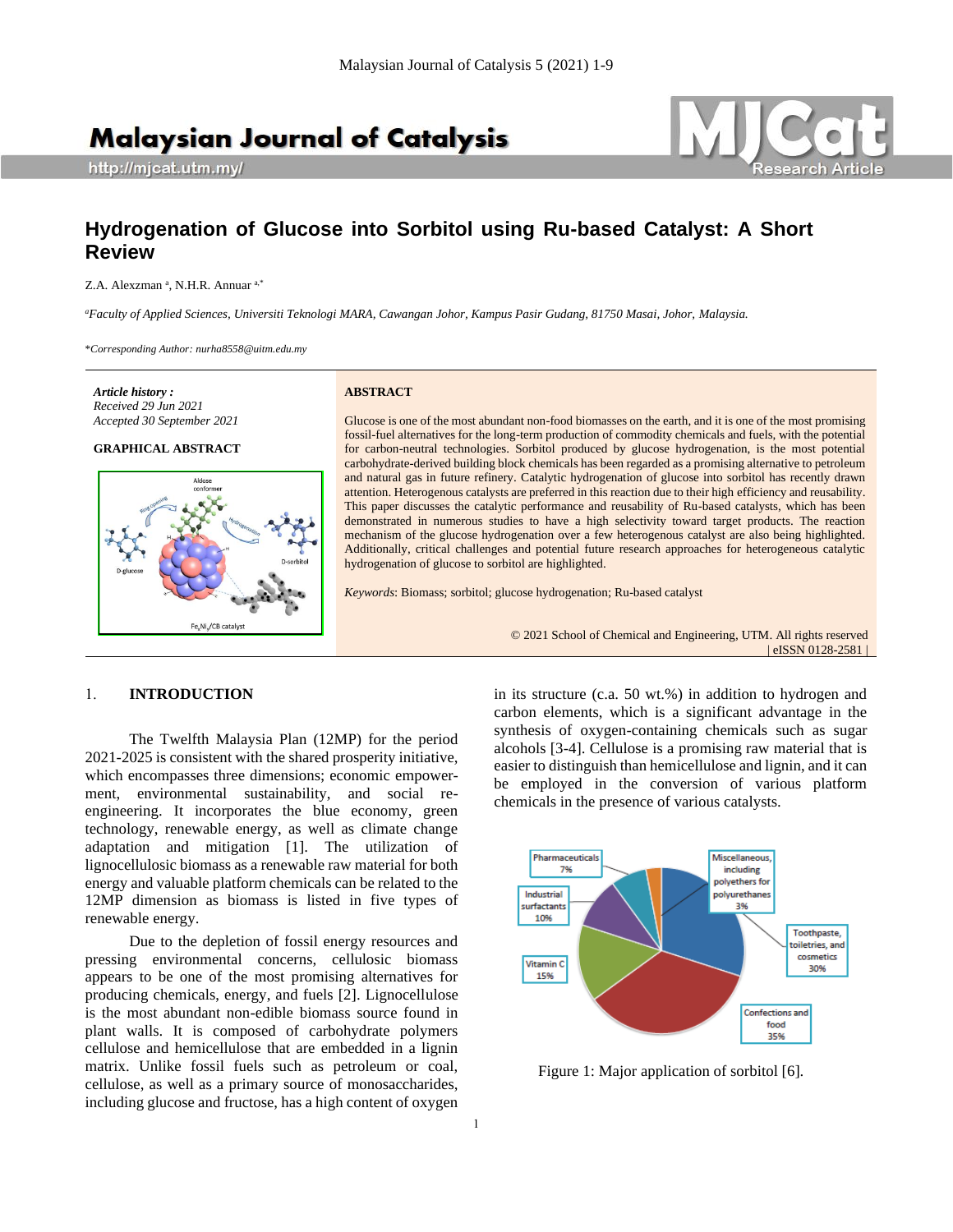According to US Department of Energy, sorbitol is one of the top 12 bioderived building blocks that can be easily converted into fuels and chemicals [5]. It is primarily employed in food and beverage, pharmacy, and cosmetic items, as well as an intermediate product in the manufacture of vitamin C, as seen in Figure 1 [6]. On a small scale, sorbitol can be extracted from various fruits such as apples, pears, peaches, apricots, and nectarines, and also dried fruits and some vegetables [7], but the most common reaction route for its industrial production is glucose hydrogenation.

Almost all sorbitol synthesis processes currently in use are based on the hydrogenation of glucose catalysed by metallic catalysts. High efficiency, ease of use, cheap cost, and relative environmental safety make the catalytic technique of sorbitol manufacturing employing heterogeneous systems increasingly viable [8]. Catalyst development in terms of controlled particle formation and modification of porosity, acidity, basicity, and metal support interactions resulted in an increase in catalytic performance [9]. Based on previous literature, Ru-based catalyst gave the highest activity and selectivity toward glucose reduction [10]. To our knowledge, however, the review on the influence of Ru-based catalysts in glucose hydrogenation, particularly in the manufacture of sorbitol, remains inadequate. Recent research and the performance of glucose hydrogenation over Ru-based catalysts, as well as the reaction mechanism over heterogenous catalysts that produces the required products, are discussed in this review.

## **2. HYDROGENATION OF GLUCOSE**

Glucose, also known as dextrose, is a type of carbohydrate known as a simple sugar (monosaccharides). C6H12O6 is the chemical formula for glucose and it can be found in fruits and honey, and it's the most common free sugar in higher animals' blood. Andreas Marggraf isolated glucose from raisins for the first time in 1747. Jean Dumas invented the name glucose in 1838, derived from the Greek word gleucos, which means "sweet" or "sugar," while Emil Fischer found the structure around the turn of the century [11]. Glucose is the most abundant form of simple sugars, and it can be acquired via acidic or enzymatic hydrolysis of large natural polysaccharides like cellulose and starch [12]. D-(+) glucose is a 2,3,4,5,6-pentahydroxyhexaldehyde with a molecular weight of 180.16 kDa. D-Glucose is a polyalcohol as well as an aldehyde. It is classified as an aldose, which is a sugar with an aldehyde group. The suffix -ose denotes a sugar group, while -ald denotes an aldehyde group, which is responsible for the majority of chemical reactions of glucose [10]. Some of the physical properties of glucose are listed in Table 1.

All carbohydrate molecules contain hydroxyl groups which are available for reaction. Glucose and most other molecules of low molecular weight carbohydrates also have carbonyl groups available for the reaction. Hydrogenation is

a chemical reaction in which hydrogen is added to a double bond formed between the oxygen atom and the carbon atom in the carbonyl group of an aldose or ketose contained in carbohydrates. D-glucose can be easily hydrogenated with hydrogen gas under pressure in the presence of catalyst. The product is d-glucitol, which is frequently referred to as sorbitol, with the suffix -itol denoting a sugar alcohol (an alditol) [11].

Table 1: Physical properties of glucose [8].

| <b>Physical Properties</b> | <b>Characteristics</b>  |  |  |  |  |
|----------------------------|-------------------------|--|--|--|--|
| Appearance                 | White, crystalline      |  |  |  |  |
| Molecular weight           | 180.16 gmol-1           |  |  |  |  |
| Melting point              | 150 C                   |  |  |  |  |
| Density                    | 1.5620 g cm-3 (at 18 C) |  |  |  |  |
| Solubility in:             |                         |  |  |  |  |
| Water                      | Very soluble            |  |  |  |  |
| Ethanol                    | Slightly soluble        |  |  |  |  |
| Ethyl Ether                | Insoluble               |  |  |  |  |
| Pyrimidine                 | Soluble                 |  |  |  |  |

Sorbitol is produced by the hydrogenation of D-Glucose solutions obtained by hydrolysis of starchcontaining crops (D-Glucose concentration up to 65 wt. %) in discontinuous batch slurry reactors at hydrogen pressures ranging from 5 – 15 MPa and temperatures between 100 and 180 ºC. Some by-products can be obtained during the hydrogenation process as a result of various side reactions as shown in Scheme 1: 1) D-Glucose can isomerize into fructose and mannose by Lobry de Bruyn–Alberda van Ekenstein rearrangements [13], which are further hydrogenated into mannitol and sorbitol [14], 2) The obtained sorbitol from the hydrogenation of D-Glucose, can be also isomerized into mannitol [15].



Scheme 1: Reaction network for glucose hydrogenation [10]

In order to obtain high reaction rate and products selectivity, a homogenous or heterogenous catalyst is often used [16]. Generally, homogeneous catalysts are present in the same phase as the reactants used in a chemical reaction, whereas heterogeneous catalysts are present in a different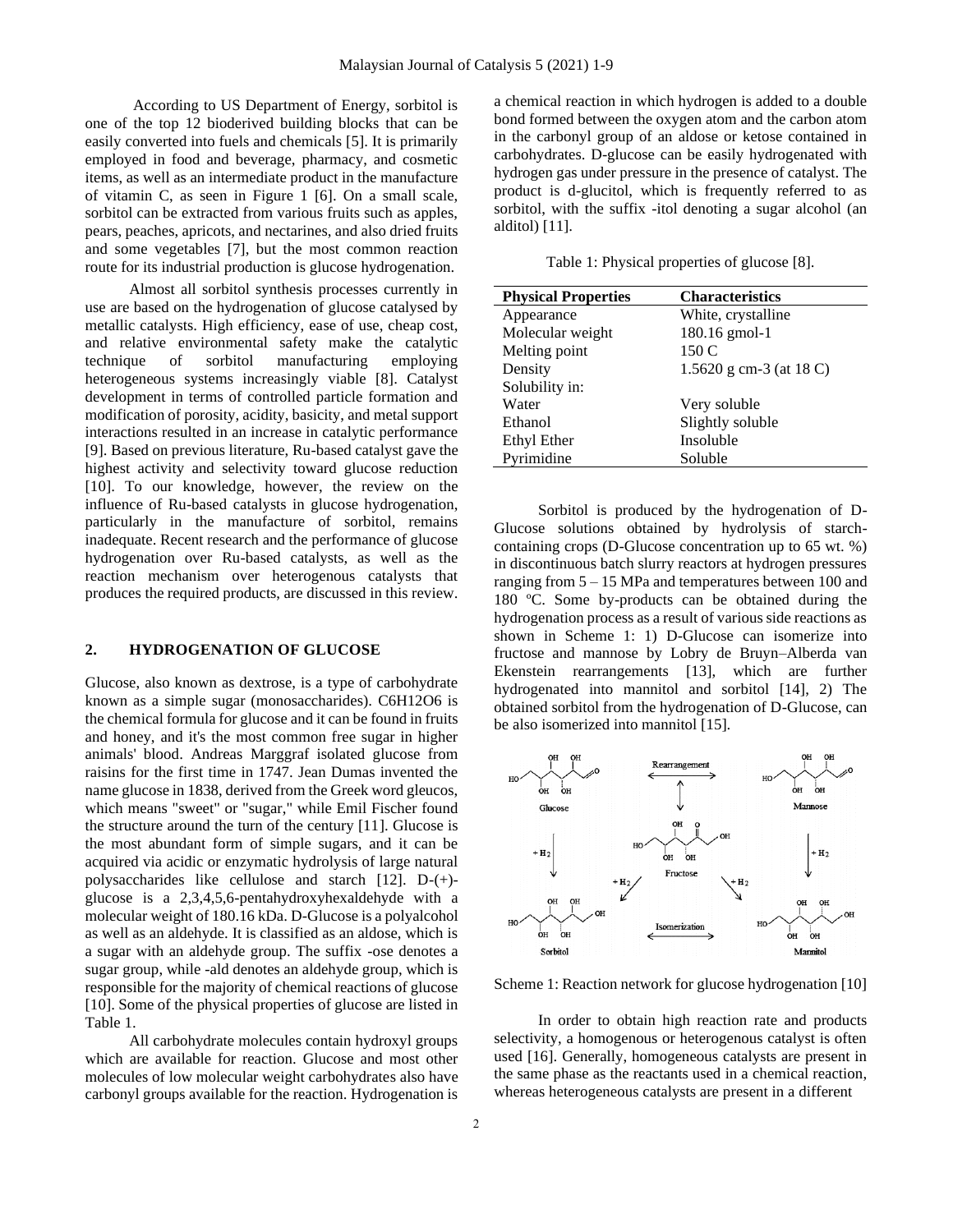phase than the reactants, i.e., the catalysis is typically in a solid phase while the reactant is in a gaseous or liquid state [17]. Dissolvable homogeneous catalysts always record high catalytic activity because of the numerous catalytic sites available [18]. However, the difficult separation of product and catalyst has hampered their practical application. As a result, heterogeneous catalysts are preferred due to their environmental friendliness, high selectivity, ease of recovery and reutilization, and adaptability to a variety of media [19-20]. The perennial challenge for researchers working on hydrogenation of glucose is to design a stable catalyst with high activity and selectivity. As such, the objective of this short review is to highlight the catalytic hydrogenation of glucose to sorbitol using Ru-based catalysts, as well as the reaction mechanism involved, given that Ru-based catalysts have been shown to have a high catalytic activity.

## **3. RECENT DEVELOPMENT OF RU-BASED CATALYST FOR HYDROGENATION OF GLUCOSE**

#### 3.1 Catalytic Activity of Ru-based Catalyst

Raney Ni catalysts are extensively used for sorbitol production; however, they present drawbacks such as Ni leaching and activity loss [21]. As an alternative to Nibased catalysts, noble metals such as Ir, Rh, Pd, and Ru have been investigated as active phases in heterogeneous catalysts in the hydrogenation of glucose [22]. Ru demonstrated the highest catalytic activity and stability of all proposed active phases, resolving the issue of active phase leaching [23-24]. Ru metal is more expensive than Ni since it is a noble metal; consequently, Ru has been coated over several solid supports to minimise the final cost of the catalyst. Numerous studies have previously been conducted on Ru on activated carbon (AC) [25], silica [26], titanium dioxide (TiO<sub>2</sub>) [27], NiO-modified TiO<sub>2</sub> [28], zeolites [29], and ordered mesoporous silica, MCM-41 [30], and MCM-48 [31].

Mishra et al. [28] investigated the effect of catalytic activity over HY zeolite supported Ru nanoparticles catalysts. Even after 10 hours of reaction time, no conversion of D-glucose was recorded as shown in Table 2, demonstrating Ru is the active metal centre in D-glucose hydrogenation. Ru/HYZ gave the highest D-glucose conversion compared to  $Ru/NiO-TiO<sub>2</sub>$  and  $Ru/TiO<sub>2</sub>$  with 19.4, 18.3 and 17.1%, respectively. When the response time was prolonged to 2 hours, the D-glucose conversion and sorbitol selectivity increased significantly. However, the reading started to decrease when 1.2 g of catalyst was used due to the increasing of by-product, D-mannitol formation. This demonstrated that 1.0 g of catalyst was adequate to achieve the maximum product selectivity (98.7%) and complete D-glucose conversion.

The catalytic activity of alumina silica-supported Ru materials depends on several factors including Ru oxidation state and synergistic effect between approximate Ru region and acid regions.  $Ru/TiO<sub>2</sub>$  with a metal loading around 1 wt.% was reported previously, showing high selectivity to sorbitol production around 93 %, at 120 °C, 5.5 MPa  $H_2$  and 120 min [32]. They observed a significant increase of the selectivity to sorbitol up to 97 %, after the modification of  $TiO<sub>2</sub>$  by impregnation nickel chloride and the following calcination ( $Ru/NiO-TiO<sub>2</sub>$ , 1 wt % Ru). Zhu and his co-workers investigated on the ruthenium catalyst supported with a sulfonic acid functionalized silica  $(Ru/SiO<sub>2</sub>-SO<sub>3</sub>H)$  and  $Ru/SiO<sub>2</sub>$  for hydrogenolysis of cellulose into sorbitol and found that when using only sulfonic acid functionalized silica, a glucose yield of 56.6% was achieved, but sorbitol was not seen due to the lack of hydrogenation sites [26]. Meanwhile, the  $Ru/SiO<sub>2</sub>$  catalyst converted 36.2% of cellulose, but no sorbitol was produced. The bifunctional  $Ru/SiO<sub>2</sub>-SO<sub>3</sub>H$  catalyst revealed superior catalytic activity, converting 90.5% cellulose to sorbitol, and yielding 61.2% sorbitol. They specifically indicated a strong synergistic interaction between approximate Ru region and acid region in the conversion of cellulose to sorbitol.

An earlier study on hydrogenation of D-glucose using a Ru nanoparticles supported amine functionalized nanoporous polymer (AFPS) catalyst found that increasing Ru content in Ru/AFPS catalysts enhanced the formation of desired D-sorbitol, and 5Ru/AFPS catalyst (5 wt% of Ru) showed higher conversion and high D-sorbitol selectivity (98%) [33]. In comparison to nonfunctionalized polymer supported Ru catalyst (5Ru/PS), the catalyst 5Ru/AFPS exhibited higher catalyst performance. D-glucose isomerization is favoured by low Ru, resulting in more D-fructose while higher Ru catalysts promote D-glucose hydrogenation to produce D-sorbitol. Increased Ru content improved D-sorbitol selectivity, leading to a higher yield.

ZSM-5 zeolites with an adequate acidity and shape selectivity are frequently used as supports in hydrogenation processes [29]. They discovered that Ru/ZSM-5-TF (Ru species in ZSM-5 catalysts prepared via the latter approach) demonstrated significantly higher activity and selectivity than Ru/ZSM-5-MS (commercial microporous ZSM-5 zeolites with  $Si/Al = 38$ ) and  $Ru/ZSM-5-AT$ (alkali-treated ZSM5 samples) ( $Si/Al = 38$ ), with over 99% of D-glucose conversion and selectivity for D-sorbitol. The high performance of the catalyst can be described in term of bifunctional catalysis because of the presence of both acidic (support) and basic (metal) sites on the surface.

MCM-48 possessed an ordered cubic structure based on a narrow tridimensional pore and was used as one of the reaction's support materials [31]. Romero and his coworkers observed that the catalytic activity of Ru/MCM-48 remained constant and the yield of sorbitol was 90% after three cycles of hydrogenation reaction. The optimal temperature range for this reaction was 80-120 °C, as they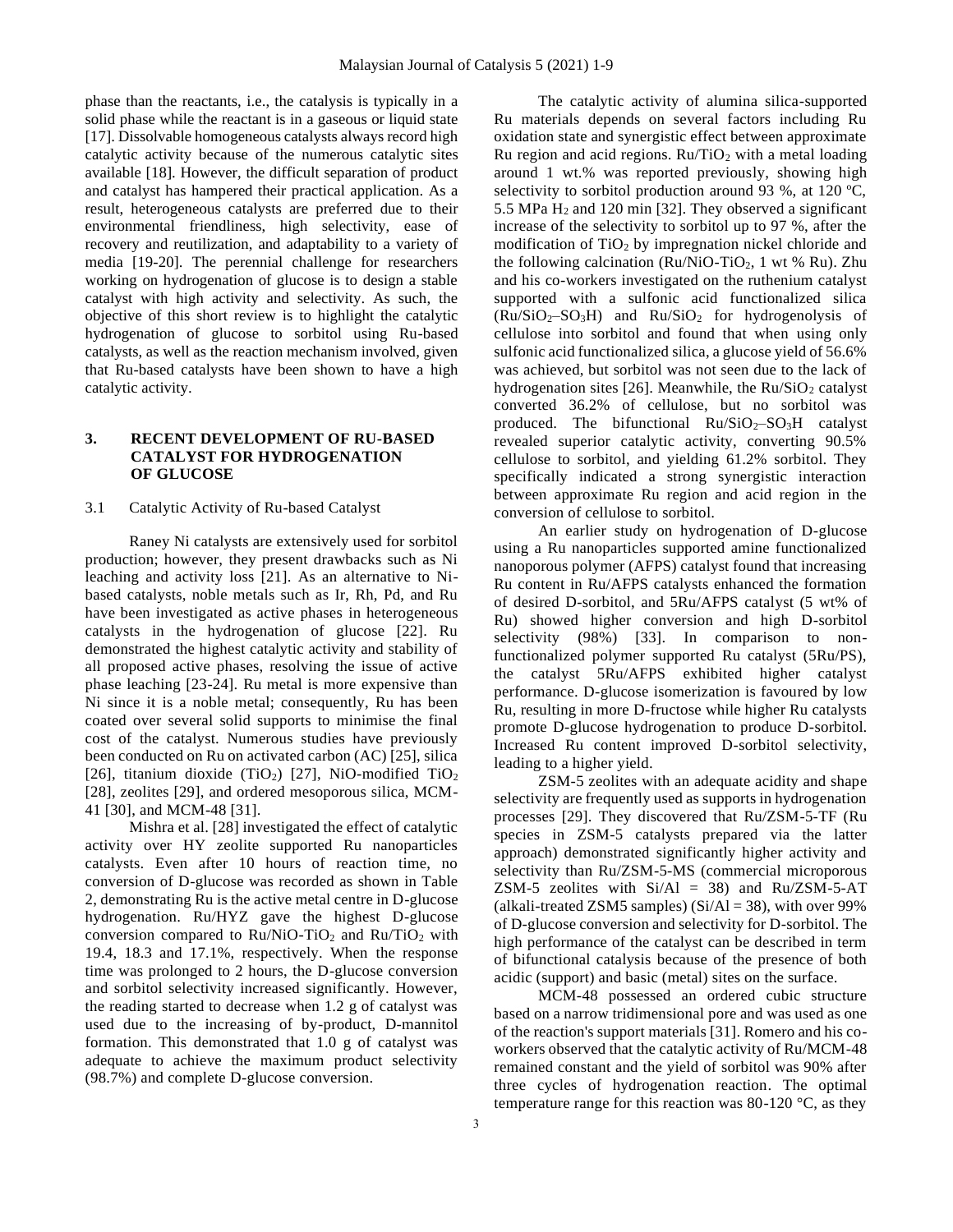noticed that when the reaction temperature exceeded 120 °C, the sorbitol yield decreased due to thermal degradation of D-glucose and isomerization of sorbitol into mannitol. Additionally, they conducted a comparative study with the Ru/MCM-41 catalyst [30] and proved that Ru/MCM-48 exhibited the highest stability, which they attributed to the pore structure difference between the two catalysts, as MCM-48 has a cubic pore structure, whereas MCM-41 has a hexagonal array of unidirectional pores, which can result in additional diffusional limitations or pore blockage.

The effect of carbonized cassava dregs (CCD) supported on Ru catalysts on the conversion of D-glucose into D-sorbitol has been investigated and they discovered that as the carbonization temperature increased from 300 to 450 °C, the D-glucose conversion increased from 41.5 to 99.7% [25]. The same trend has been followed by the Dsorbitol yield where it showed an increment from 36.8% to 98.6%. Both glucose conversion and sorbitol yield decreased significantly when carbonization temperatures reached 500 °C, indicating a high carbon content in the carbonized cassava dregs, which may have resulted in a reduction in Ru metal binding sites. Other than that, Ru/AC catalyst also demonstrated excellent catalytic performance, with 100% glucose conversion and a sorbitol yield of 96.5%, suggested that the hydrogenation reaction occurred rapidly at a moderate temperature of 120 °C in the presence of Ru metal. In a comparison study with Pt/CCD, they noticed that lower sorbitol yield (93.3%) was recorded even though the glucose was completely converted, showing that Ru exhibited higher catalytic performance compared to Pt for this reaction.

Recently, a study done by Musci et al. [24] on the activity and selectivity of Ru catalysts supported on various materials, including gamma alumina (A), zirconia (Z), zirconia-alumina (Z-A), phosphate zirconia (ZP) and phosphate zirconia-alumina (ZP-A). The catalytic activity of these catalysts ranged in ascending order of glucose conversion:  $Ru/ZP < Ru/A < Ru/Z < Ru/Z-A < Ru/ZP-A$ . The size of the metallic particles and the properties of the support appear to play major roles in boosting the activity of the catalysts. Based on transmission electron microscopy (TEM) results, Ru/Z-A catalyst contained smaller Ru particles with 1.42 nm compared to Ru/ZP-A catalyst with 3.08 nm. According to Ruppert et al. [34], Ru particles smaller than 1 nm would be trapped in the support pores, decreasing their availability for the reaction. Thus, the literature reports corroborated their observations and proved that the most active catalyst was Ru/ZP-A which gave 97% of sorbitol selectivity with less amount of mannitol byproduct.

## 3.2 Reaction Mechanisms

Nowadays, practically all sorbitol manufacturing procedures are based on the hydrogenation of glucose using metallic catalysts. Currently, this industrial process is dominated by the use of Raney Ni [4]. However, the

technique is frequently ineffective and may contribute to environmental pollution as a result of Ni-Al alloy leaching. Amorphous alloys, which are thermodynamically nonequilibrium metastable materials having a long-range disordered but short-range ordered structure, have garnered increasing interest from academia and industry owing to its excellent catalytic properties when compared to their crystalline counterparts [35].

Yang et al. [36] recently synthesised a hollow Ni-P nanospheres (NSs) catalyst and tested the performance of the catalyst on sugars hydrogenation reaction. They reported that hollow Ni-P amorphous alloy NSs demonstrated much higher catalytic performance to the commercial Raney Ni catalyst during liquid-phase hydrogenation of sugars to sugar alcohols, indicating a greater potential for practical applications. The high catalytic activity indicated that the hollow Ni materials with a nano porous chamber structure had several advantages, including ease of experimental handling and high accessibility for reactants in liquid-phase reactions, increased Ni active sites, and the presence of a more electron-rich inner surface, all of which are necessary for the development of highly efficient catalysts for certain processes. A model that illustrates the adsorption and hydrogenation of glucose on the inner surface of Ni-P-H can be depicted in Scheme 2. It is therefore expected that more electron-rich Ni active sites on the inner surface of Ni-P-H will be able to efficiently remove proton from glucose. However, the greater electron density on Ni active sites may stimulate the production of H species, which could enhance glucose hydrogenation performance.



Scheme 2: Graphical illustration of the reaction mechanism between adsorbed glucose and hydrogen on Ni-P-H amorphous alloy catalyst [36].

A study on carbon black supported Ni (Ni/CB), Fe (Fe/CB) and Fe-Ni (FeNi/CB) alloy catalyst for glucose hydrogenation has been investigated by Fu et al. [37] and they found that Fe and Ni favour separate reaction routes while Fe-Ni alloy catalysts exhibited synergistic effects. The conversion of glucose and sorbitol yield were significantly increased when Fe and Ni formed an alloy. The catalytic conversion of glucose to sorbitol in the aqueous phase is schematically visualized in Scheme 3. The polarisation of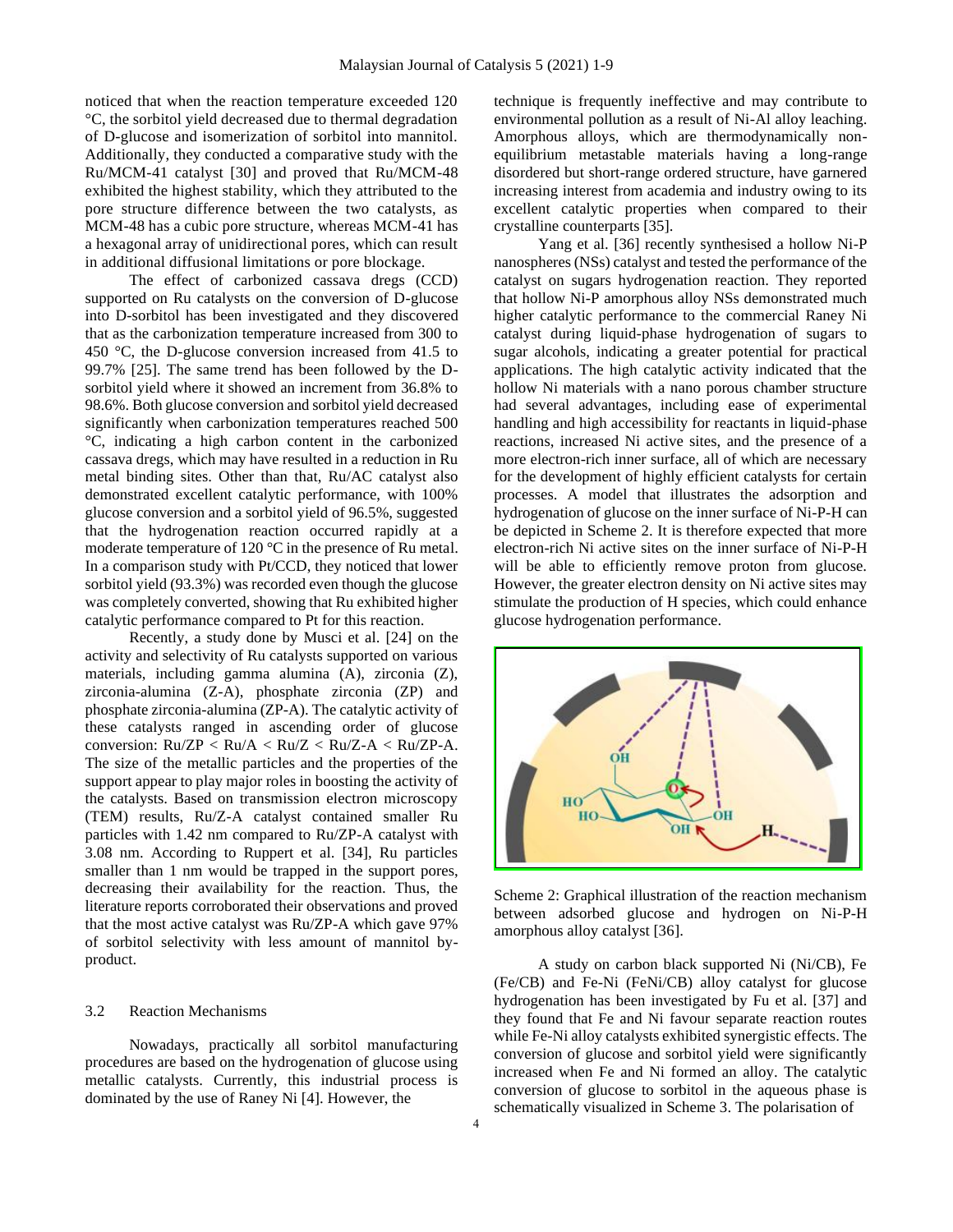Malaysian Journal of Catalysis 5 (2021) 1-9 Table 2:Hydrogenation performance of glucose over different reaction conditions.

| Catalyst                    | <b>Temper</b><br>ature<br>$({}^{\circ}{\rm C})$ | Tim<br>$\mathbf e$<br>(h) | <b>Catalyst</b><br>amount<br>(g) | Percentage of<br>solution and<br>catalyst (%) | <b>Pressu</b><br>re<br>(MPa) | <b>Glucose</b><br><b>Convers</b><br>ion $(\% )$ | Product selectivity (%)       |                               |                               |                                          |        |
|-----------------------------|-------------------------------------------------|---------------------------|----------------------------------|-----------------------------------------------|------------------------------|-------------------------------------------------|-------------------------------|-------------------------------|-------------------------------|------------------------------------------|--------|
|                             |                                                 |                           |                                  |                                               |                              |                                                 | D-<br><b>Sorbitol</b><br>(SB) | D-<br><b>Mannitol</b><br>(MN) | D-<br><b>Fructose</b><br>(FR) | <b>Others</b>                            | Ref.   |
| <b>HYZ</b>                  | 120                                             | 0.3                       | ÷.                               | D-glucose = $40 g$                            | 5                            | $\mathcal{L}$                                   | $\Box$                        | $\overline{\phantom{a}}$      | $\overline{\phantom{a}}$      | $\overline{\phantom{a}}$                 | $[28]$ |
| Ru/HYZ                      | 120                                             | 0.3                       | 1.0                              | D-glucose = $40 g$<br>$Ru = 1$                | 5                            | 19.4                                            | 97.6                          | $\mathcal{L}_{\mathcal{A}}$   | $\overline{\phantom{a}}$      | $\overline{\phantom{a}}$                 | $[28]$ |
| Ru/HYZ                      | 120                                             | $\overline{2}$            | 1.0                              | D-glucose = $40 g$<br>$Ru = 1$                | 5                            | 100                                             | 98.7                          | 0.7                           | $\qquad \qquad \blacksquare$  | Non<br>identified<br>$products =$<br>0.6 | $[28]$ |
| Ru/HYZ                      | 120                                             | $\overline{2}$            | 1.2                              | D-glucose = $40 g$<br>$Ru = 1$                | 5                            | 100                                             | 98.5                          | 1.0                           | $\qquad \qquad \blacksquare$  | Non<br>identified<br>$products =$<br>0.5 | $[28]$ |
| Ru/NiO-<br>TiO <sub>2</sub> | 120                                             | 0.3                       | 1.0                              | D-glucose = $40 g$<br>$Ru = 1$                | 5                            | 18.3                                            | 96                            | $\overline{\phantom{a}}$      | ÷,                            | $\overline{a}$                           | $[28]$ |
| Ru/AFPS                     | 100                                             | 1                         | 0.1                              | $D$ -glucose =<br>11.10 mmol<br>$Ru = 1$      | 5.5                          | 15                                              | 94                            | 3                             | $\overline{c}$                | Non<br>identified<br>$products =$        | $[33]$ |
| Ru/AFPS                     | 100                                             | $\mathbf{1}$              | 0.1                              | $D$ -glucose =<br>11.10 mmol<br>$Ru = 2$      | 5.5                          | 31                                              | 96                            | 2                             | $\mathbf{1}$                  | Non<br>identified<br>$products =$<br>1   | $[33]$ |
| Ru/AFPS                     | 100                                             | 1                         | 0.1                              | $D$ -glucose =<br>11.10 mmol<br>$Ru = 3$      | 5.5                          | 50                                              | 98                            | 1.0                           | 0.5                           | Non<br>identified<br>$products =$<br>0.5 | $[33]$ |
| Ru/AFPS                     | 100                                             | 1                         | 0.1                              | $D$ -glucose =<br>11.10 mmol<br>$Ru = 5$      | 5.5                          | 69                                              | 98                            | 1.5                           | $\overline{\phantom{a}}$      | Non<br>identified<br>$products =$<br>0.5 | $[33]$ |
| Ru/ZSM-5-<br>TF             | 120                                             | $\overline{2}$            | $0.5\,$                          | D-glucose = $50 g$<br>$Ru = 1$                | $\overline{4}$               | 99.6                                            | 99.2                          | $\overline{\phantom{a}}$      |                               | $\overline{a}$                           | $[29]$ |
| Ru-MCM-<br>41               | 120                                             | $\overline{2}$            | $\overline{\phantom{a}}$         | $D-glucose = 10$<br>$Ru = 3.98$               | 3                            | 100                                             | 83.13                         | $\overline{\phantom{a}}$      | L,                            | $\overline{\phantom{a}}$                 | $[30]$ |
| Ru-MCM-<br>48               | 120                                             | 0.4                       | $\overline{\phantom{a}}$         | $D-glucose = 7.35$<br>$g/dm^3$<br>$Ru = 4.04$ | 2.5                          | 89.56                                           | 89.56                         | $\overline{\phantom{a}}$      | $\overline{a}$                | L,                                       | $[31]$ |
| Ru/TiO <sub>2</sub>         | 120                                             | 0.3                       | $\overline{\phantom{a}}$         | $D-glucose = 7.35$<br>$g/dm^3$<br>$Ru = 3.98$ | 2.5                          | 91.39                                           | 91.39                         | $\overline{a}$                | ÷,                            | $\overline{a}$                           | $[31]$ |
| Ru/C                        | 120                                             | 0.2                       | $\overline{a}$                   | $D-glucose = 7.35$<br>$g/dm^3$<br>$Ru = 5$    | 2.5                          | 94.75                                           | 94.75                         |                               |                               |                                          | $[31]$ |
| $\rm Ru/AC$                 | 120                                             | 1.5                       | $1.0\,$                          | $D-glucose = 10$<br>$Ru = 5$                  | 3                            | 100                                             | 96.5                          | $\overline{\phantom{a}}$      | $\Box$                        | $\overline{\phantom{a}}$                 | $[25]$ |
| Ru/CCD                      | 120                                             | 1.5                       | $1.0\,$                          | $D-glucose = 10$<br>$Ru = 5$                  | $\mathfrak{Z}$               | 99.7                                            | 98.6                          | $\overline{\phantom{a}}$      | $\overline{\phantom{a}}$      | $\mathcal{L}_{\mathcal{A}}$              | $[25]$ |
| Pt/CCD                      | 120                                             | 1.5                       | 1.0                              | $D-glucose = 10$<br>$Ru = 5$                  | 3                            | 100                                             | 93.3                          | $\overline{\phantom{a}}$      | $\overline{\phantom{a}}$      | $\blacksquare$                           | $[25]$ |
| Ru/A                        | 90                                              | $\tau$                    | 25                               | $D-glucose = 0.9$<br>g<br>$Ru=3$              | 1.25                         | 33                                              | 100                           | $\overline{\phantom{a}}$      | $\overline{\phantom{a}}$      | $\blacksquare$                           | $[24]$ |
| Ru/Z                        | 90                                              | $\tau$                    | 25                               | $D-glucose = 0.9$<br>$\frac{g}{Ru=3}$         | 1.25                         | 42                                              | 99                            | $\overline{\phantom{a}}$      | $\qquad \qquad \blacksquare$  | $\overline{\phantom{a}}$                 | $[24]$ |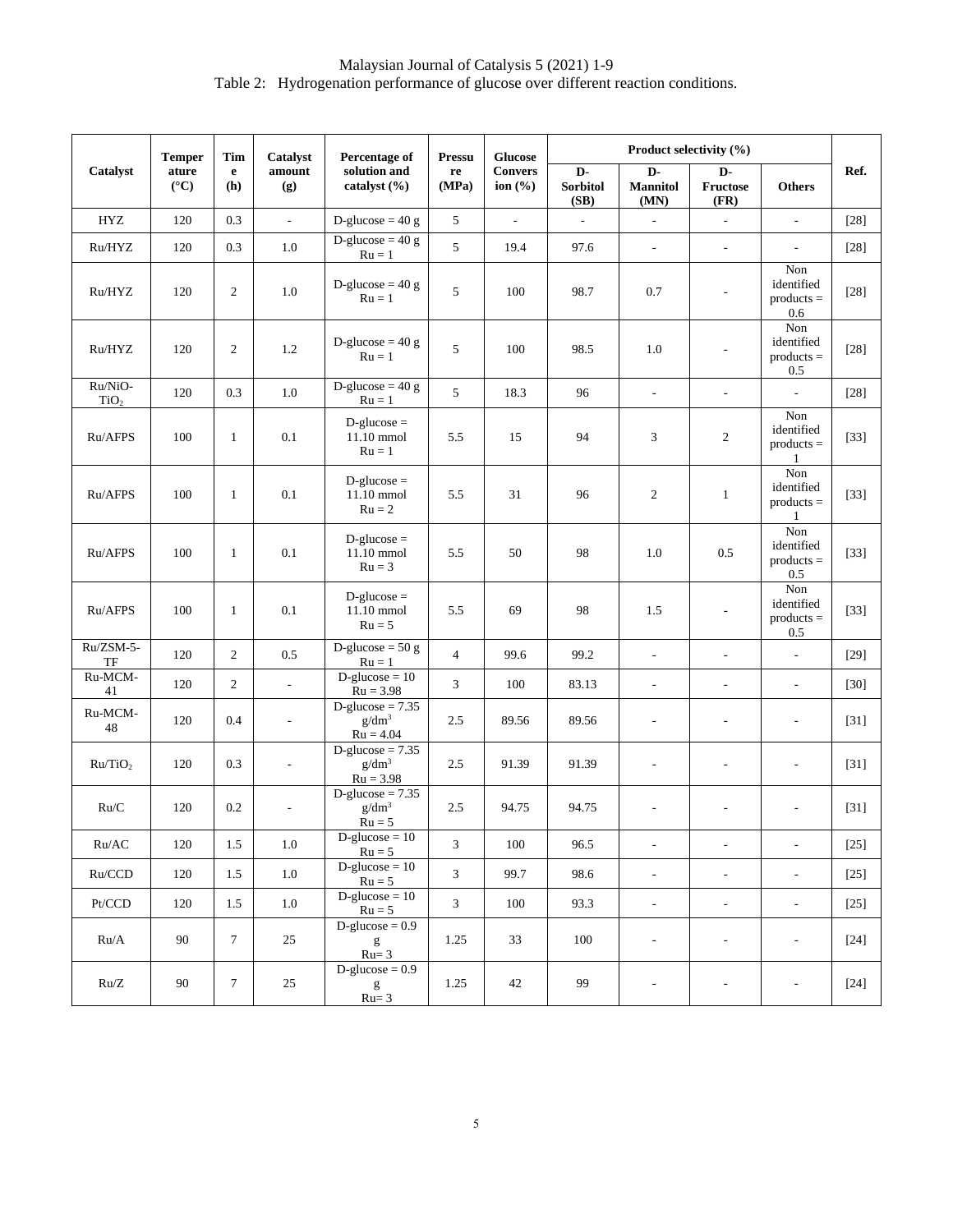the C=O bond then facilitates the nucleophilic addition of hydrides (H adatoms) on the metal surface, resulting in the formation of sorbitol. They concluded the Ni-based catalyst was deactivated due to particle development, surface oxidation, and leaching, whereas the Fe-Ni alloy catalyst demonstrated obvious stability advantages over the monometallic Ni catalyst.



Scheme 3:  $Fe<sub>x</sub>Ni<sub>y</sub>$  alloy catalysts supported on carbon black for aqueous-phase hydrogenation of glucose to sorbitol [37].

These Ni-based catalysts demonstrated strong catalytic activity despite their high  $H_2$  pressure need and lower selectivity for D-sorbitol. Additionally, the need for special care while handling Raney Ni, the leaching of Ni, and the ease with which catalysts can be deactivated are significant difficulties with Ni-based catalysts. Among the metal catalysts investigated, it was discovered that supported Ru catalysts were more active and selective than Raney Ni catalyst. Ru-based catalysts functioned at a lower H<sup>2</sup> pressure, exhibited no leaching, less sensitive to deactivation, and are recyclable [38]. Zhang et al. [30] described the molecular process for the conversion of glucose to sorbitol utilising Ru/MCM-41 as a catalyst. On the basis of Scheme 4, it has been presumed that  $H_2$  absorbs and activates on the active sites of the catalysts before reacting with the glucose carbonyl group. As a consequence of the irreversible reaction between glucose and activated hydrogen (H<sup>+</sup>) on the catalyst surface, sorbitol is produced as the final liquid phase product. The hydrogenation of glucose on a Ru/MCM-41 catalyst is a multistep process that begins with hydrogen dissolution and diffusion in the reaction media, followed by its absorption on the catalyst surface, activation, and lastly interaction with the carbonyl group on glucose to form sorbitol [39].

Zhao et al. [2] reported that a core-shell-like sphere ruthenium catalyst, identified as 5%Ru/γ-Al2O3@ASMA, has been successfully synthesized through impregnating the ruthenium nanoparticles (NPs) on the surface of the amino poly (styrene-co-maleic) polymer (ASMA) encapsulating γ-Al<sub>2</sub>O<sub>3</sub> pellet support. The  $5\%Ru/\gamma$ -Al<sub>2</sub>O<sub>3</sub>@ASMA is



Scheme 4: Mechanism of glucose hydrogenation over Ru/MCM41 [30].

effective for glucose hydrogenation and exhibited a consistent sorbitol yield of over 90% in both batch and trickle bed reactors, showing the potential practicality of the core-shell-like catalyst for efficient sorbitol production.  $H_2$ was first adsorbed on the uniformly scattered Ru catalytic sites to create the active hydrogen species during the hydrogenation process. As soon as the active hydrogen combines with glucose molecules, it attacks the carbonyl groups of the reactant, and the target sorbitol can be produced and desorbed into the mixed solution as shown in Scheme 5. Since the exterior -OH and - $NH<sub>2</sub>$  on the ASMA shell form strong hydrogen bonds, as opposed to the pure van de Waals force between Ru NPs and the γ-Al<sub>2</sub>O<sub>3</sub> pellet, it is possible to bind the Ru NPs to the support much more strongly. The strong interaction between Ru NPs and ASMA encapsulating  $\gamma$ -Al<sub>2</sub>O<sub>3</sub> would further enhance the catalyst's recyclability.

As discussed in earlier section, the hydrogenation of Dglucose to D-sorbitol was shown to be highly efficient using Ru/AFPS catalysts [33]. The catalyst containing 5%wt Ru (5Ru/AFPS) demonstrated high D-glucose conversion and selectivity (98%). The hydrogenation of D-glucose to Dsorbitol using a Ru catalyst supported by AFPS is a threephase catalytic reaction (gas–liquid–solid). It has been demonstrated that Ru placed on mesoporous polymeric supports can adsorb more  $H_2$  than the metal itself via hydrogen spillover. According to this approach, the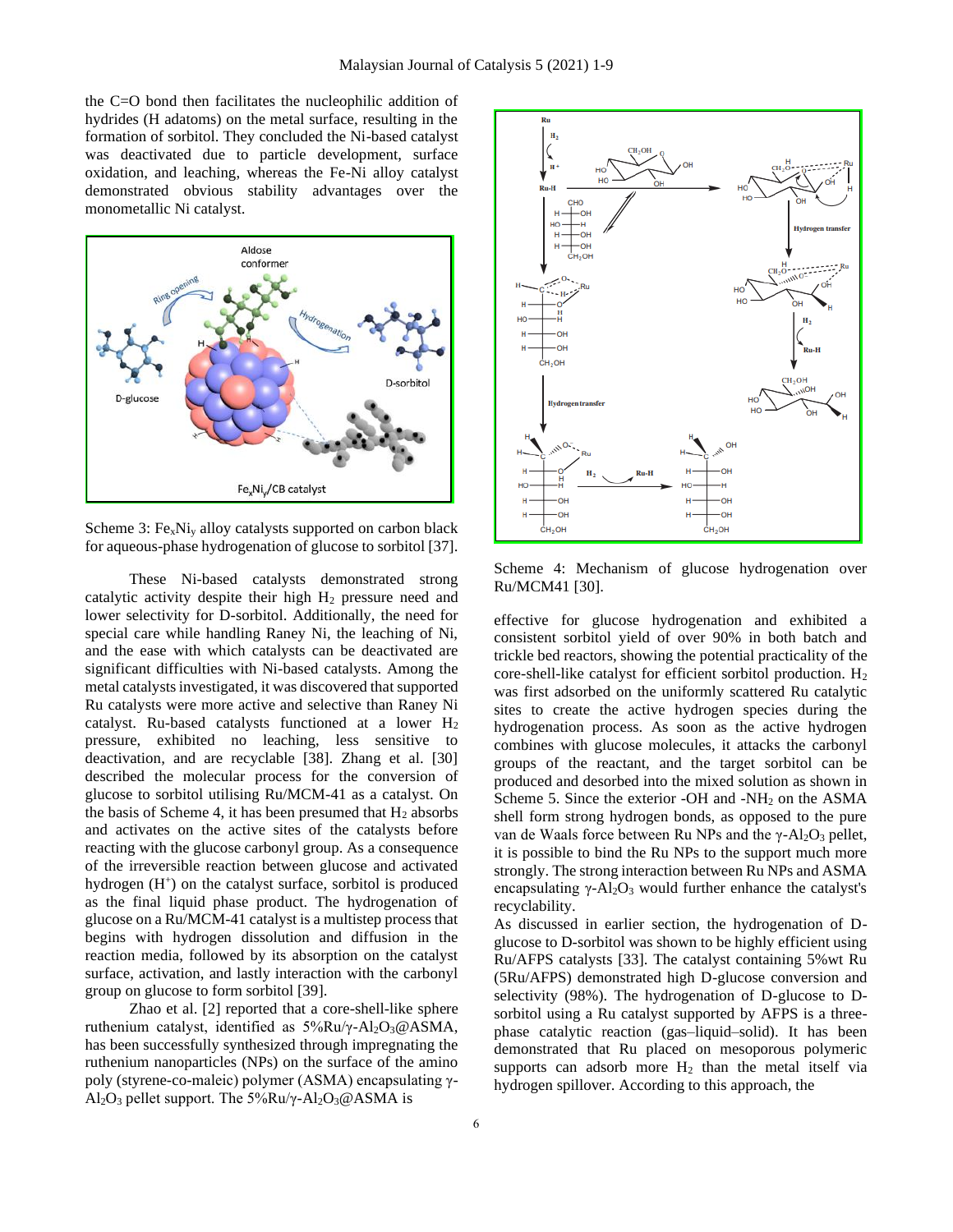

Scheme 5: The hydrogenation route from glucose to sorbitol using  $5\%$ Ru/γ-Al<sub>2</sub>O<sub>3</sub>@ASMA pellet as catalyst [2].

progression of D-glucose hydrogenation can be explained by H<sup>2</sup> diffusion, the production of activated hydrogen (H-Ru), and the reaction of D-glucose with active hydrogen on the catalyst surface. The proposed process for D-glucose hydrogenation employing a Ru/AFPS catalyst is detailed in Scheme 5. Hydrogen is transmitted from air to liquid and then dissolved at the gas–liquid interface during the hydrogenation of D-glucose to D-sorbitol. The dissolved hydrogen in the liquid phase then spills over onto the catalyst surface, where it is activated by the catalyst's active metal (Ru) centres. D-carbonyl glucose's group combines with activated H and Ru to form a cyclic transition structure. The hydrogen transfer then occurs, and the addition of  $H_2$  results in the formation of active H and the product D-sorbitol. Dsorbitol diffuses into the liquid phase after desorbing from the catalyst. The freshly formed active hydrogen can then be used to convert another molecule of D-glucose, and the hydrogenation cycle can continue. The results indicated that a catalyst nano porous structure with a diverse range of pores, a high specific surface area, and the presence of functional groups on the surface played a critical role in improving the catalyst's performance.



Scheme 6: The reaction mechanism proposed for D-glucose hydrogenation to D-sorbitol using a 5Ru/AFPS catalyst [33].

#### 3.3 Catalyst Deactivation

Although the hydrogenation of D-glucose to Dsorbitol appears straightforward, in practise, D-glucose is converted not only to a single product, d-sorbitol, but also to a variety of different by-products, as illustrated in Scheme 1.

Some of the by-products are generated via non-catalytic pathways. The commercial manufacture of sorbitol is facilitated by the stability of the catalyst used in the glucose hydrogenation process. Sintering and catalyst poisoning are two drawbacks that should be prevented. Apart from that, metal leaching must be minimised, as it clogs active sites and limits the use of sorbitol in food and medicine. Table 3 summarised the previous studies on the reusability of different heterogenous catalysts for hydrogenation of glucose.

Guo et al. [29] efficiently reused Ru/ZSM-5-TF for glucose hydrogenation for five trials under the same reaction conditions (4% catalyst ratio, 4 MPa H<sub>2</sub>, 2 h, 220 °C). They observed that the catalyst recorded high glucose conversion and sorbitol selectivity in all cycles. The reaction liquid remained colourless after filtration and almost no Ru leaching was detected by ICP. No aggregation of Ru nanoparticles was observed using TEM images. They claimed that the reduction of glucose conversion from 99.7 to 88.2% after the fifth run could be a result of the regeneration method used, but the spent catalyst showed no obvious loss of the catalytic activity after being washed with water, ethanol, or acetone for three times each. Thus, deactivation could be induced by an accumulation of organic and inorganic species adsorbed on the surface of the catalyst.

The sufficient stability of supported Ru catalysts was also demonstrated by Mishra et al. [28] for hydrogenation of glucose over Ru/HYZ catalyst. They reported that within four cycles, the glucose conversion rate dropped from 100 to 94%, and the sorbitol selectivity dropped from 98 to 94%. As a result, the catalyst is capable of being reused up to four times without losing its activity. According to the TEM images shown in Figure 3, both fresh and spent catalysts exhibited no perceptible morphological changes following four runs. The high catalyst stability revealed the strong interaction between the active Ru species and the HY zeolite support.



Figure 2: TEM images of (A) fresh catalyst and (B) spent catalyst after four runs [28].

Dabbawala et al. [33] conducted another reusability study on glucose hydrogenation using Ru/AFPS under optimised conditions and found that only 2% glucose conversion was reduced (from 68 to 66%) after fifth cycles. Due to the absence of Ru leaching into the reaction mixture, the catalyst is reusable for up to five cycles under the reaction conditions used. Some additional peaks were detected in the FTIR spectra of used catalysts which could be attributed to the adsorption of substrate or/and product molecules. The TEM images revealed no changes in the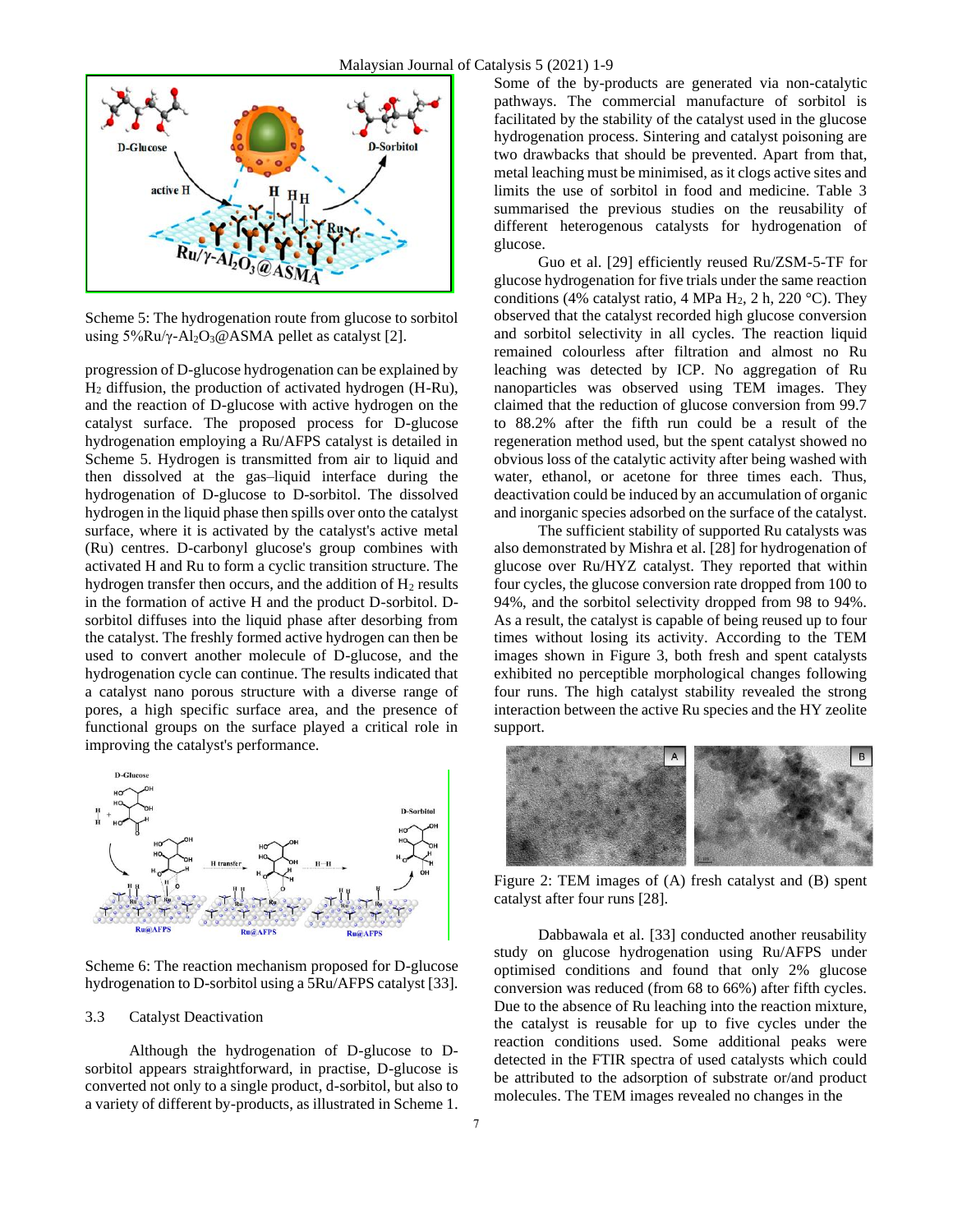morphology of the catalyst. A small amount of Ru nanoparticle aggregation was identified, which may account for the slight decrease in catalyst performance observed with spent catalysts. The observation established that the catalyst is sufficiently stable during the reaction due to the strong interaction between Ru metal and AFPS support, which is encouraging for sugar-to-sugar alcohol conversion. Table 3: Reusability studies using various catalysts for glucose hydrogenation.

| Catalyst            | <b>Number</b><br>of Cycles | <b>Conversion of</b><br>glucose $(\% )$ | Ref. |
|---------------------|----------------------------|-----------------------------------------|------|
| Ru/HYZ              |                            | 100-94                                  | [28] |
| $Ru/ZSM-$<br>$5-TF$ | 5                          | 99.7-89.2                               | [29] |
| Ru/AFPS             | 5                          | 68-66                                   | 33   |

## **4. CONCLUSION AND FUTURE PERSPECTIVE**

The hydrogenation of glucose into sorbitol over Rubased catalysts was reviewed. Briefly, different catalytic performances were obtained depending on the catalysts used, and the data proved that more than 80% sorbitol yield was achieved when Ru-based catalysts were used in this reaction. It was shown that the catalyst-to-glucose ratio or metal loading factor had a substantial effect on hydrogenation performance in relation to reaction time and temperature. Increases in reaction time and temperature significantly improved glucose conversion. The sorbitol yield or selectivity may be reduced because of glucose or sorbitol degradation. Also, the supported Ru catalyst demonstrated a little reduction in sugar conversion across many reuse cycles. Thus, supported Ru catalysts were proved to be the most efficient reusability for glucose hydrogenation to sorbitol.

Numerous studies have been conducted into the use of heterogeneous catalytic hydrogenation to produce sorbitol from monosaccharides such as glucose, and highlighted its advantages, including its flexibility, high efficiency, and environmental friendliness. However, significant goals have yet to be met. For instance, synthesising a catalyst with environmentally friendly, non-toxic, high stability, and selectivity towards a target product. Additionally, more costeffective sorbitol synthesis under low to moderate operating parameters (time, temperature, pressure, and amount of catalyst) is a challenge that must be overcome. Other than that, in order to obtain a high-purity product, the separation of sorbitol from residual glucose or other by-products formed should be resolved.

## **ACKNOWLEDGEMENTS**

This work was supported by Fundamental Research Grant Scheme (FRGS/1/2018/STG 07/UITM/02/23) from

Ministry of Higher Education, Malaysia and Geran Penyelidikan Bestari Phase 2/2021 from Universiti Teknologi MARA, Cawangan Johor.

#### **REFERENCES**

- [1] Economic Planning Unit (EPU) (2019). Twelfth Malaysia Plan, 2021-2025. Putrajaya.
- [2] J. Zhao, X. Yang, W. Wang, J. Liang, Y. Orooji, C. Dai, X. Fu, Y. Yang, W. Xu, J. Zhu, Catal. 10 (2020) 1068.
- [3] M. Zheng, A. Wang, J. Pang, N. Li, T. Zhang, Editors, Springer Singapore: Singapore, 2016, p. 227-260.
- [4] B. Garcia, J. Moreno, G. Morales, J.A. Malero, J. Iglesias, Appl. Sci. 10 (2020)1843.
- [5] S. Wang, W. Wei, Y. Zhao, H. Li, H. Li, Catal. Today. 258 (2015) 327-336.
- [6] C. Marques, R. Tarek, M. Sara, K. Brar, Platform Chemical Biorefinery, Elsevier, 2016, p. 217–227.
- [7] M. Grembecka, Eur Food Res Technol. 241 (2015) 1–14.
- [8] V.G. Matveevaa, V.N. Sapunovb, M.E. Grigor'ev, M.B. Lebedevaa, E.M. Sul'man, Kinet. Catal. 55(6) (2014) 695-704.
- [9] N.S. Hassan, A.A. Jalil, C.N.C. Hitam, D.V.N. Vo, W. Nabgan, Environ. Chem. Lett. 18 (2020) 1625–1648.
- [10] M.J. Ahmed, B.H. Hameed, J. Taiwan Inst. Chem. Eng. 96 (2019) 341-352.
- [11] A. Shendurse, C.D. Khedkar, Glucose: Properties and Analysis. The Encyclopedia of Food and Health, 3. Oxford: Academic Press, 2016, p. 47-239.
- [12] G. Sampath, K. Srinivasan, Appl. Catal. A-Gen. 533 (2017) 75–80.
- [13] S. Schimpf, C. Louis, P. Claus, Appl. Catal. A-Gen. 318 (2007) 45-53.
- [14] D.K. Mishra, J.S. Hwang, Appl. Catal. A-Gen. 453 (2013) 13-19.
- [15] S. De, R. Luque, Nanomaterials for the Production of Biofuels, in Nanomaterials for Sustainable Energy, Q. Li, Editor, Springer International Publishing: Cham, 2016, p. 559-582.
- [16] J. Su, J.S. Chen, Micropor. Mesopor. Mat. 237 (2017) 246–259.
- [17] J.K. Nørskov, F. Studt, F. Abild-Pedersen, T. Bligaard, Fundamental Concepts in Heterogeneous Catalysis. Hoboken, NJ, USA: John Wiley & Sons, Inc, 2014, p. 2.
- [18] I. Thapa, B. Mullen, A. Saleem, C. Leibig, R.T. Baker, J.B. Giorgi, Appl. Catal. A-Gen. 539 (2017) 70–79.
- [19] L.S. Ribeiro, J.J. Delgado, J.J. de Melo Órfão, M.F.R. Pereira, Catal. Today. 279 (2017) 244–251.
- [20] Y. Zhang, T. Chen, G. Zhang, G. Wang, H. Zhang, Appl. Catal. A-Gen. 562 (2018) 258–266.
- [21] A. Malinovskya, V. Matveevaa, E. Sulmana, V. Doludaa, A. Stepachevaa, E. Rebrova, Chem. Eng. Trans. 61 (2017) 613-618.
- [22] A. Negoi, K. Triantafyllidis, V.I. Parvulescu, S.M. Coman, Catal. Today. 223 (2014) 122–128.